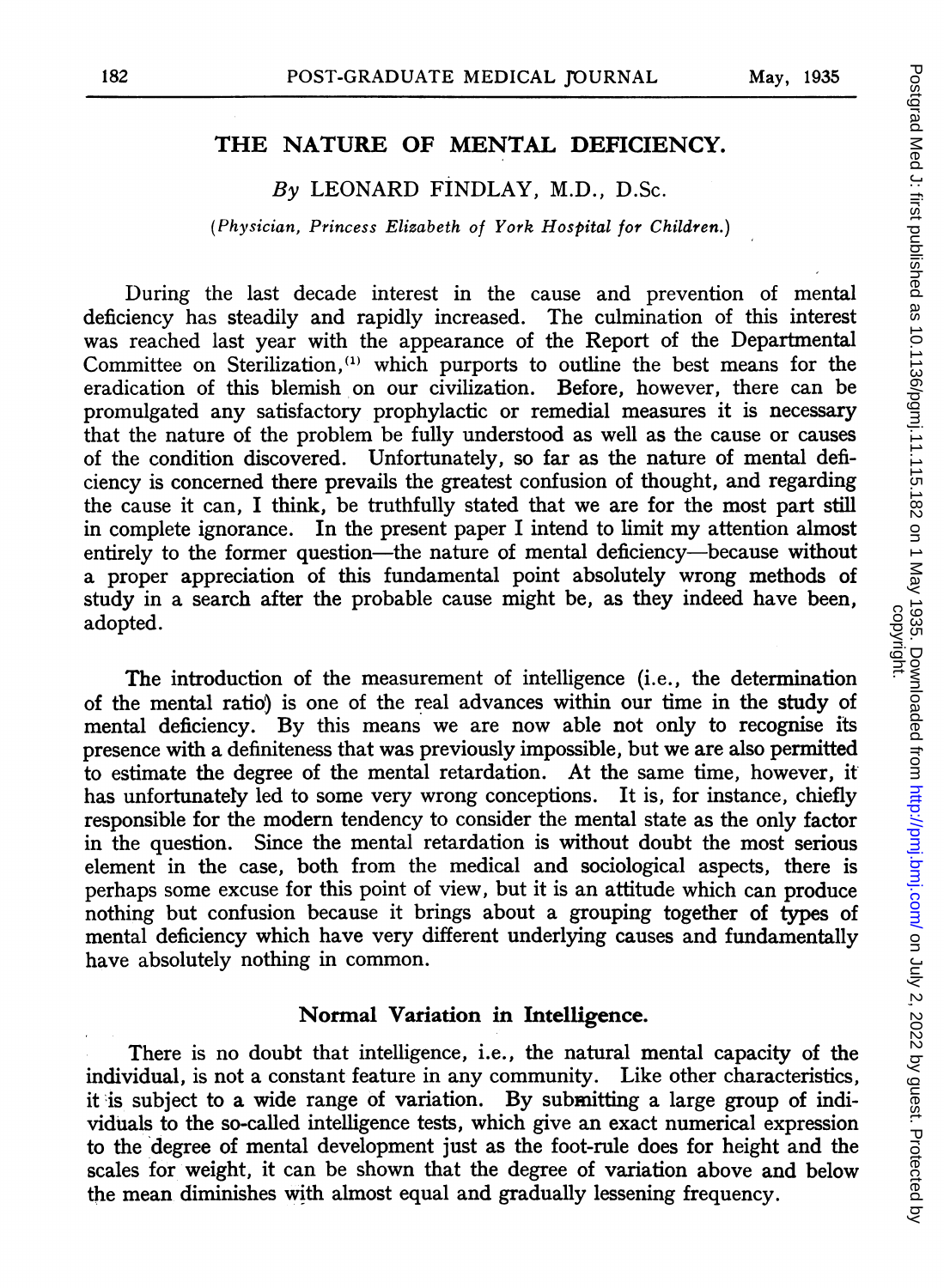The distribution of the varying degrees of intelligence can be represented graphically and this I have done for three different groups of children in the following diagram (Chart I). One of the curves refers to the investigation conducted by Terman<sup>(2)</sup> of 905 unselected American school children. The other two

CHART I.



Terman (905 unselected American children).

Dawson (1020 inmates Royal Hospital for Sick Children, Glasgow).

Dawson (250 scarlet fever patients, Ruchill Isolation Hospital, Glasgow).

curves are constructed from the findings of Dr. Shepherd Dawson'3' in the case of Glasgow children, (a) the inmates of the medical wards of the Royal Hospital for Sick Children but excluding all examples of mental deficiency, and  $(b)$ , the scarletfever patients in Ruchill Isolation Hospital.

The general trend of the three curves is the same, a fairly rapid fall on either side of the mean which, however, tails off and becomes almost horizontal as the highest and lowest limits are reached. The American curve shows a slightly highest and lowest limits are reached. higher mean which may be accounted for by a difference in the tests applied rather than by a superiority of intelligence. In the case of the Glasgow children the than by a superiority of intelligence. same tests were employed throughout. The flatness of the curve  $(a)$  referring to the Royal Hospital for Sick Children group, with the relatively increased number of lower readings, is to be accounted for by the fact that the patients in this hospital are for the most part recruited from the poorest classes of society. If the mentally defective children admitted to the wards had been included, there would undoubtedly have resulted an even lower mean, and also a probable heaping of the curve at the extreme lower end, but this was not done because it was appreciated that such an inclusion would have rendered the findings of little value for comparison with the general population. Since practically all the subjects of Scarlet Fever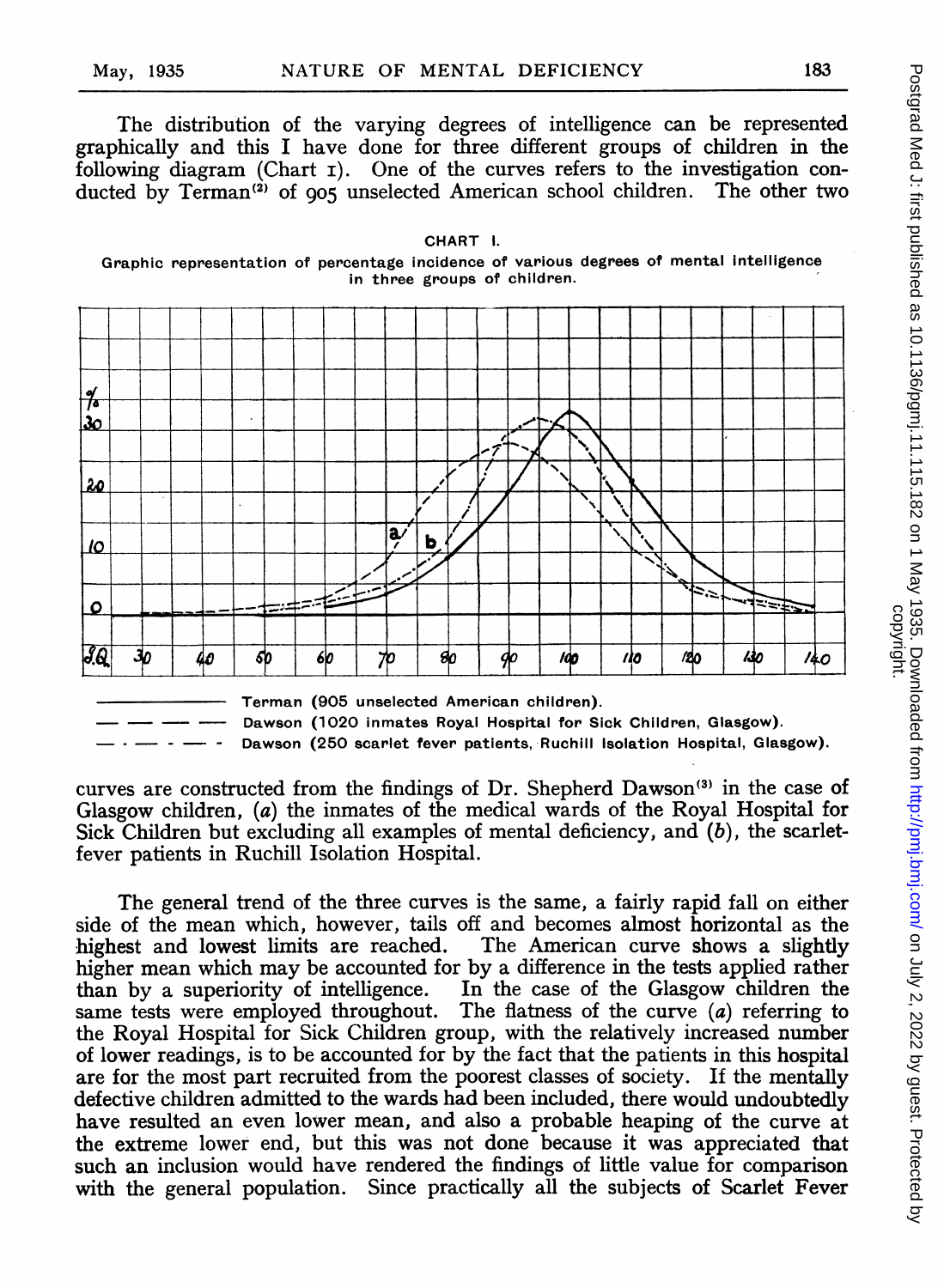in Glasgow are admitted to hospital, the curve  $(b)$  gives a truer estimate of the intelligence of the general population in that City and, on the whole, it closely approximates to that of the 905 unselected American children studied by Terman. Burt<sup> $(4)$ </sup> has published a curve for London School Children which shows the same behaviour: this curve was constructed from the study of children in elementary and special schools after correction had been made for the relative proportion of these two types of scholars.

#### Inheritance of Intelligence.

There would also seem good reason to believe that intelligence is hereditary just as much as other bodily characteristics. Parents of high intelligence are, on the average, more likely than those of lower intelligence to have children of high intelligence, just as tall parents are more likely than small parents to have tall progeny. In the words of the Departmental Committee on Sterilization, "Highly gifted parents tend to have highly gifted children and dull parents tend to have dull children." And in support of this view it may be noted that Terman<sup>(9)</sup> found in his investigation of <sup>999</sup> gifted children that "The number of highly successful, even eminent, relatives" was "impressively great."

If we admit then that intelligence is hereditary and that it has the distribution shown in the appended curves, there would at first sight seem considerable justification for not drawing a hard and fast line between high and low intelligence, i.e., between the supernormal, the normal and the subnormal, and for concluding that the problem of mental deficiency is one of inheritance with the natural corollary that its prevention is a matter of the selection of the parents. This is exactly the view adopted by the Departmental Committee on Sterilization, and it is the one which at the present moment would seem to receive most support. But is it justifiable to assume that all the varying degrees of intelligence are examples of natural or physiological variation? It may be true so far as the great mass of the population are concerned including those with an intelligence of at least 70 per cent. of the mean, i.e., the high grade mental defective. Nevertheless, even among these latter, there must be, as pointed out by Lewis,<sup>(6)</sup> many instances which are not of this nature. Slighter degrees of mental deficiency due to Slighter degrees of mental deficiency due to epilepsy, encephalitis lethargica and endocrine disturbance, for instance, cannot be considered examples of normal or physiological variation. These instances of mental deficiency are due to a pathological and hence an accidental cause. But because they compose such a relatively small proportion of the total the general trend of the curve is not disturbed and their inclusion or exclusion would not materially influence any conclusions to be drawn.

### Low-grade Mental Deficiency.

Although in the case of the high grade defective the matter is, as just noted, in the vast majority of instances simply one of deficient intelligence, in the case of the low grade defective it is equally certain that it is not so. flattening of the curve in the region of the lowest readings (under 60 per cent. of the mean) would itself raise doubts regarding the lowered intelligence being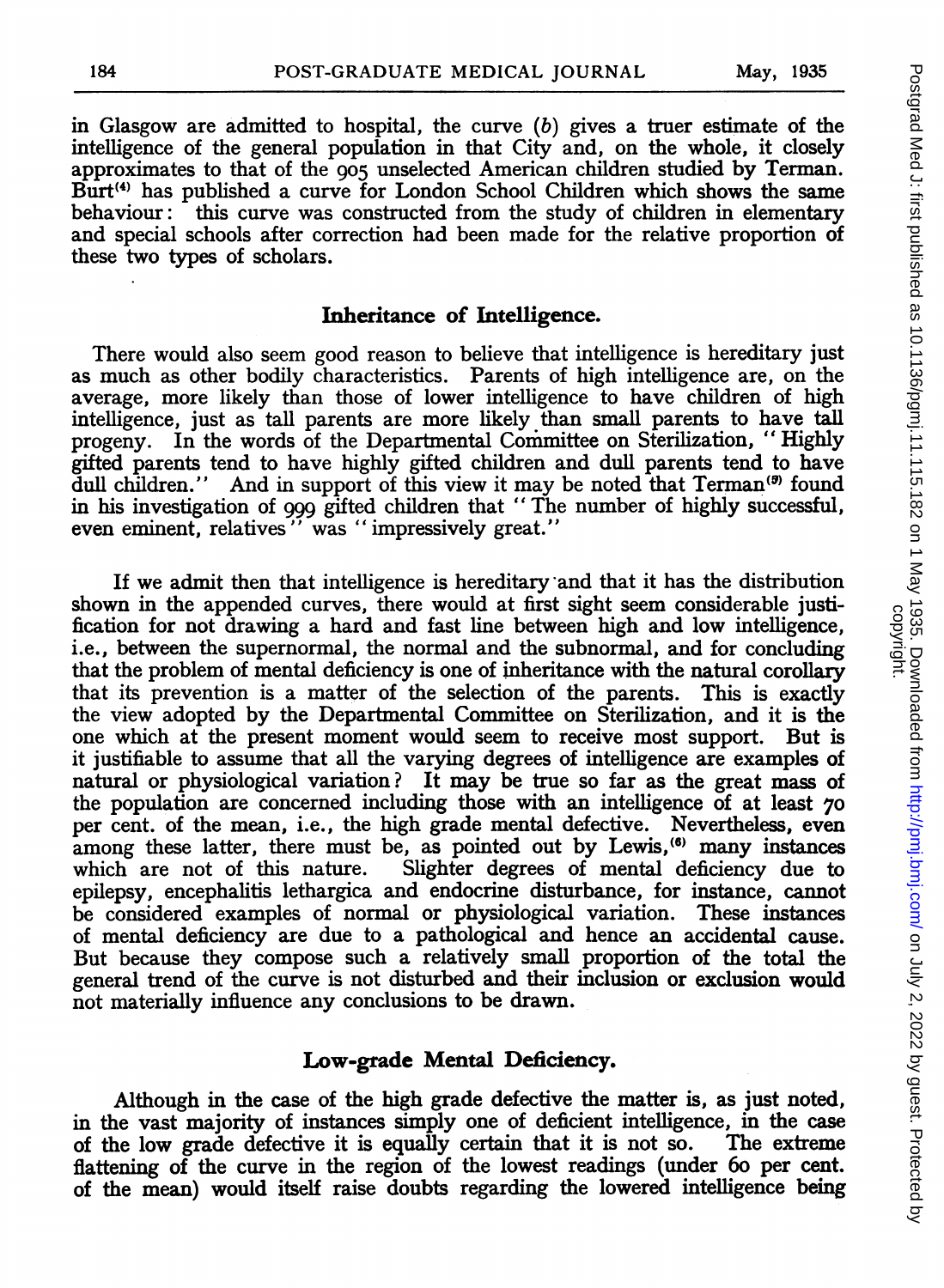entirely due to normal variation. Low grade mental deficiency is most certainly not a distinct and uniform pathological process. It is a heterogeneous mixture of many different conditions and the loss or arrest of intelligence is not infrequently of a concomitant or secondary nature. Indeed, it is only in something like 30 per cent. of the examples of low grade mental deficiency that subnormal intelligence is the sole abnormality to be observed. In the majority of instances there are other than mental symptoms present. In a certain proportion of the cases there are motor as well as mental symptoms, e.g., paralysis of one or more limbs, and in many of these there is a history of a difficult birth and symptoms during the first few days of life suggesting some injury of the brain. In other cases there is few days of life suggesting some injury of the brain. evidence that even the brain is not alone affected. This is particularly true of mongolian idiocy, where the whole body in common with the brain is the seat of abnormalities from defective development, and similarly, in cretinism the brain only suffers along with the body generally in consequence of deficient action of the thyroid gland. In these circumstances there certainly can be no question of the lessened intelligence being an expression of normal variation. Nor can we consider as belonging to this latter category the cases due to syphilis, or for that matter, any other infective process, such as epidemic encephalitis which within recent years has increased considerably the number of low grade mental defective children.

Hence, in a search for the cause it would seem futile to group in any analysis all examples of mental deficiency. To our mind it would seem just as reasonable to conclude that all patients with a rise in the bodily temperature above the average were suffering from the same disease as to entertain the view that all individuals with an intelligence below the average owed this to one and the same cause. Yet with an intelligence below the average owed this to one and the same cause. this seems to have been the attitude of the Departmental Committee on Sterilization when, in a search for evidence of the hereditary transmission of mental deficiency, they issued instructions to the various local authorities to include among the defective all children who were two or more years retarded educationally. By this grouping high grade and low grade mental deficiency were considered together. Now, as the high grade mental defective is in the majority, forming as he does a large proportion of the population, and, as he is admittedly as a rule an example of the hereditary transmission of intelligence, naturally a definite hereditary tendency was revealed. It would seem undoubted that the very varying estimates of heredity as a factor in the production of mental deficiency obtained by different observers is due to the varying proportions of high grade and low grade types composing the material analysed. These estimates from foreign grade types composing the material analysed. sources, as quoted by the Departmental Committee on Sterilization, range from 6.6 to 56 per cent.

No ! if we are to arrive at the truth in this matter it will only be reached by studying apart the high grade and the low grade defective and the various definite types of which this latter group is composed. The various clinical pictures must be taken into consideration. To such a system of analysis there is no valid objection so long as sufficiently large numbers of examples of each type are available for study. Indeed, it might be expected a *priori* that the actiological factor, whatever it is, would be most evident in the most severe examples of the condition, i.e., the low grade mental defective.